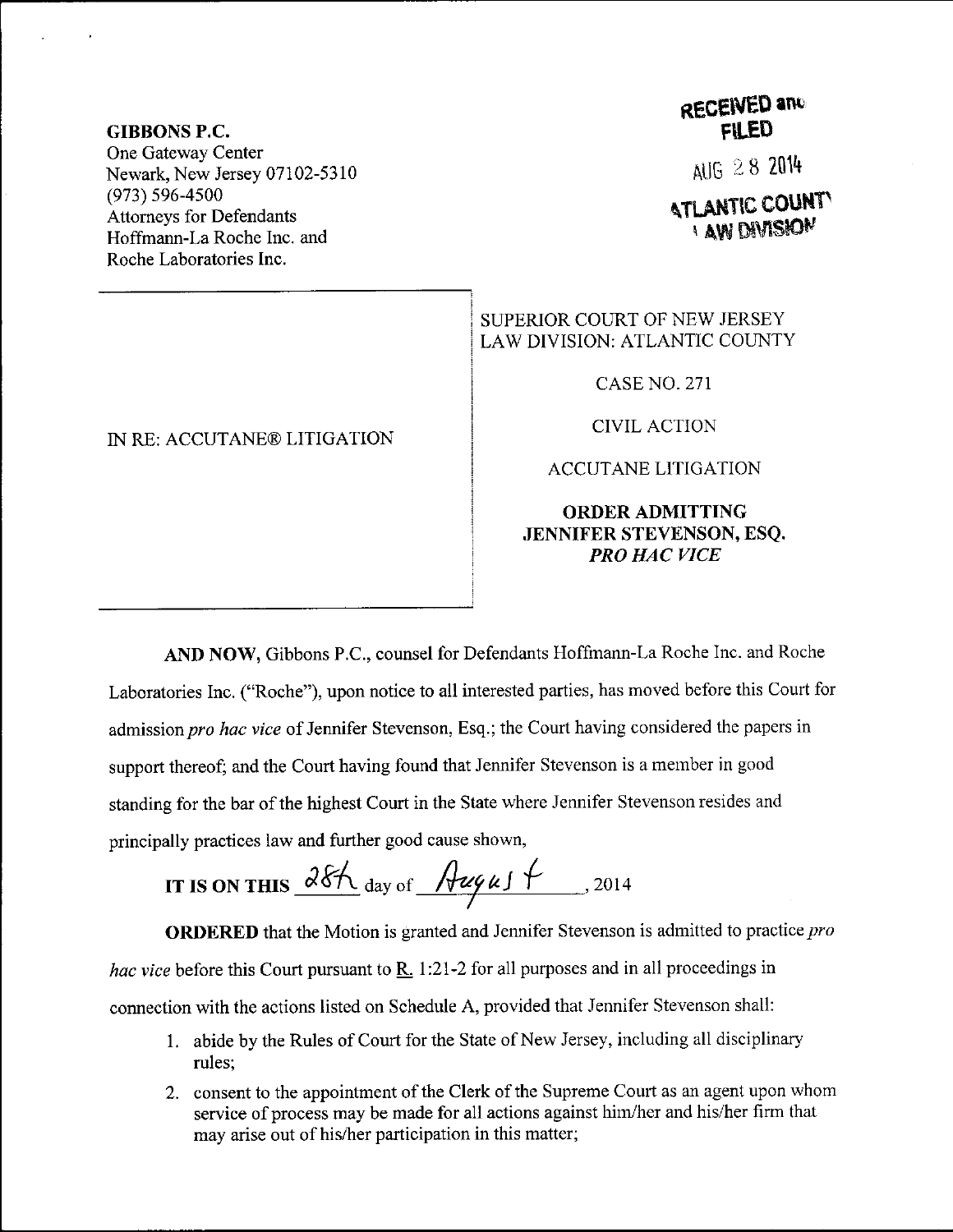- 3. notify the Court immediately of any matter affecting his/her standing before this Court; and
- 4. have all pleadings and other papers filed in the Court signed by an attorney-at-law of this Court employed by the firm of Gibbons P.C., who shall be responsible for the conduct of Jennifer Stevenson; and it is further

ORDERED that Jennifer Stevenson shall make payment of fees as provided in the New

Jersey Rules of Court, R. 1:28-1(b), 1:28-2 and 1:28B-1(e), within thirty (30) days of the date of this Order; and it is further

ORDERED that the Clerk of this Court shall forward a copy of this Order to the

Treasurer of the New Jersey Fund for Client Protection; and it is further

ORDERED that copies of this Order shall be served by attorneys for Roche upon all counsel of record within seven (7) days of the receipt thereof.

Honorable Nelson C. Johnson, J.S,C.

[ ] Opposed  $\int$   $\sqrt{\text{Unopposed}}$